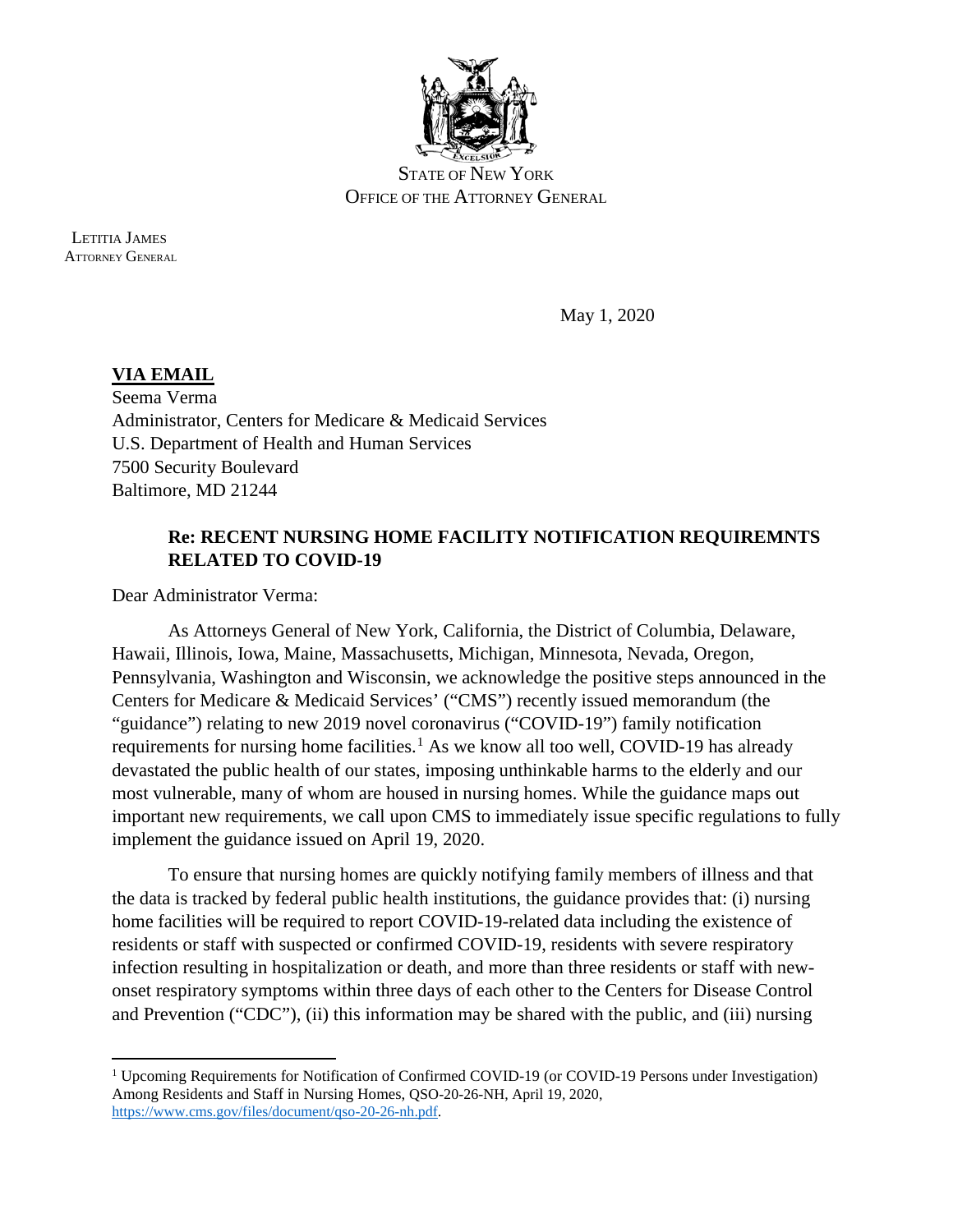home facilities must separately notify residents and their representatives of this information within very narrow timeframes and with information about efforts to mitigate transmission. The guidance also states that failure to comply with these requirements could result in enforcement action.

While the guidance presents positive measures toward ensuring that the public is informed of the presence of COVID-19 cases in nursing homes, it appears that CMS has not yet issued proposed regulations or rules to implement this guidance and its notification requirements. The public needs immediate access to accurate information about the presence of COVID-19 cases in nursing homes in order for public health institutions to better understand the extent of the disease, and for family members to better plan for the well-being of loved-ones. The guidance states that it will be followed by rulemaking and additional guidance, but as the writing of this letter, CMS has yet to do so. Any delay in implementing these requirements means that individuals and families must continue to struggle to obtain essential information.

The Office of the Attorney General urges CMS to act quickly to implement and enforce these new nursing home notification requirements and to ensure that the public has full access to this important information. Given the extent of this contagious disease ravaging our nursing home facilities, we have no time to wait.

Very truly yours,

LettiA JAmes

Letitia James Attorney General of New York

 Xavier Becerra California Attorney General

 Karl A. Racine Attorney General for the District of Columbia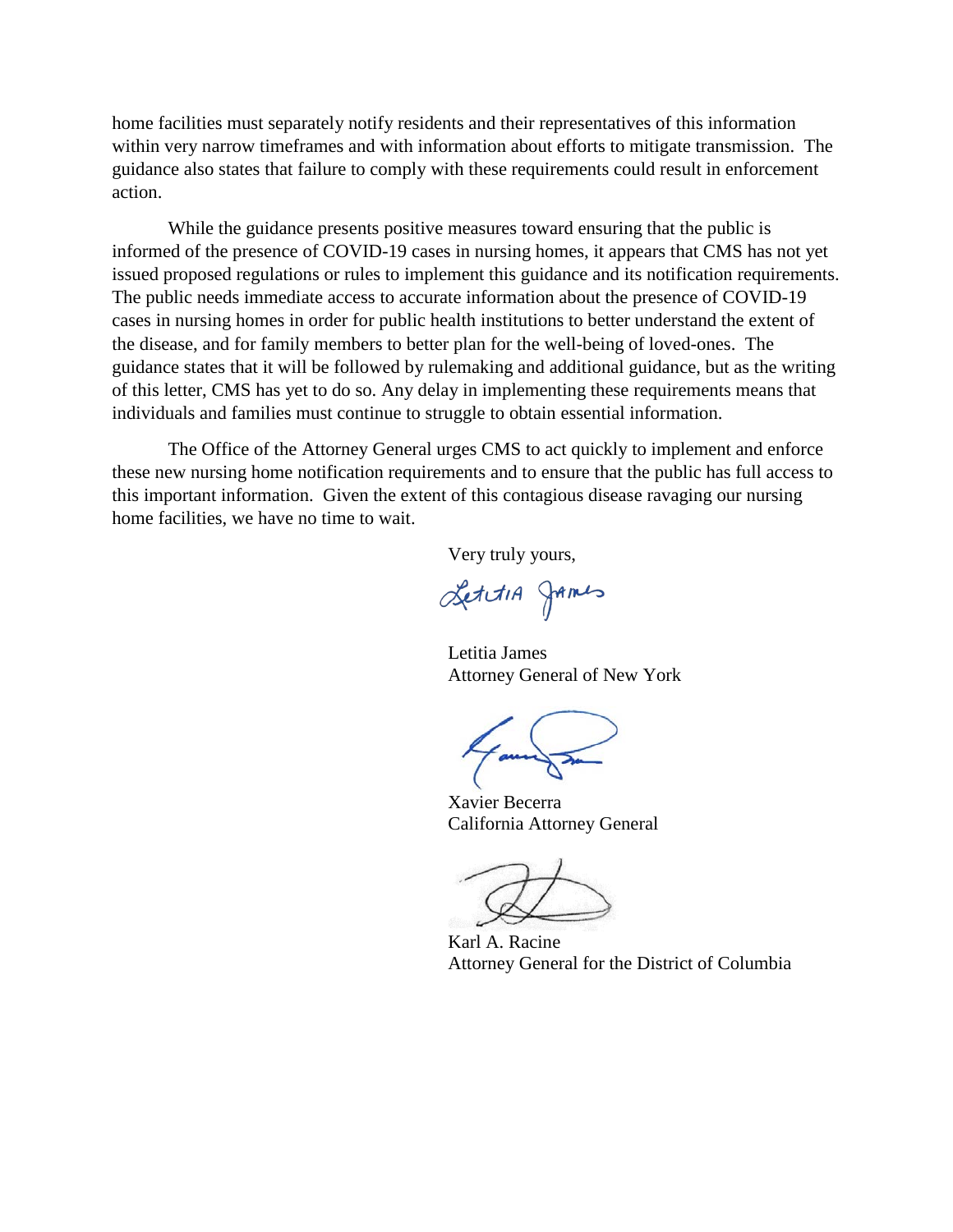Kathleen Commings

 Kathleen Jennings Attorney General of Delaware

Cont

 Clare E. Connors Attorney General of Hawaii

 $K. D$ 

 Kwame Raoul Attorney General of Illinois

TOM MILER

TOM MILLER Attorney General of Iowa

Janon M. Frey

 Aaron Frey Attorney General of Maine

 Maura Healey Attorney General of Massachusetts

Jama Nessel

Michigan Attorney General